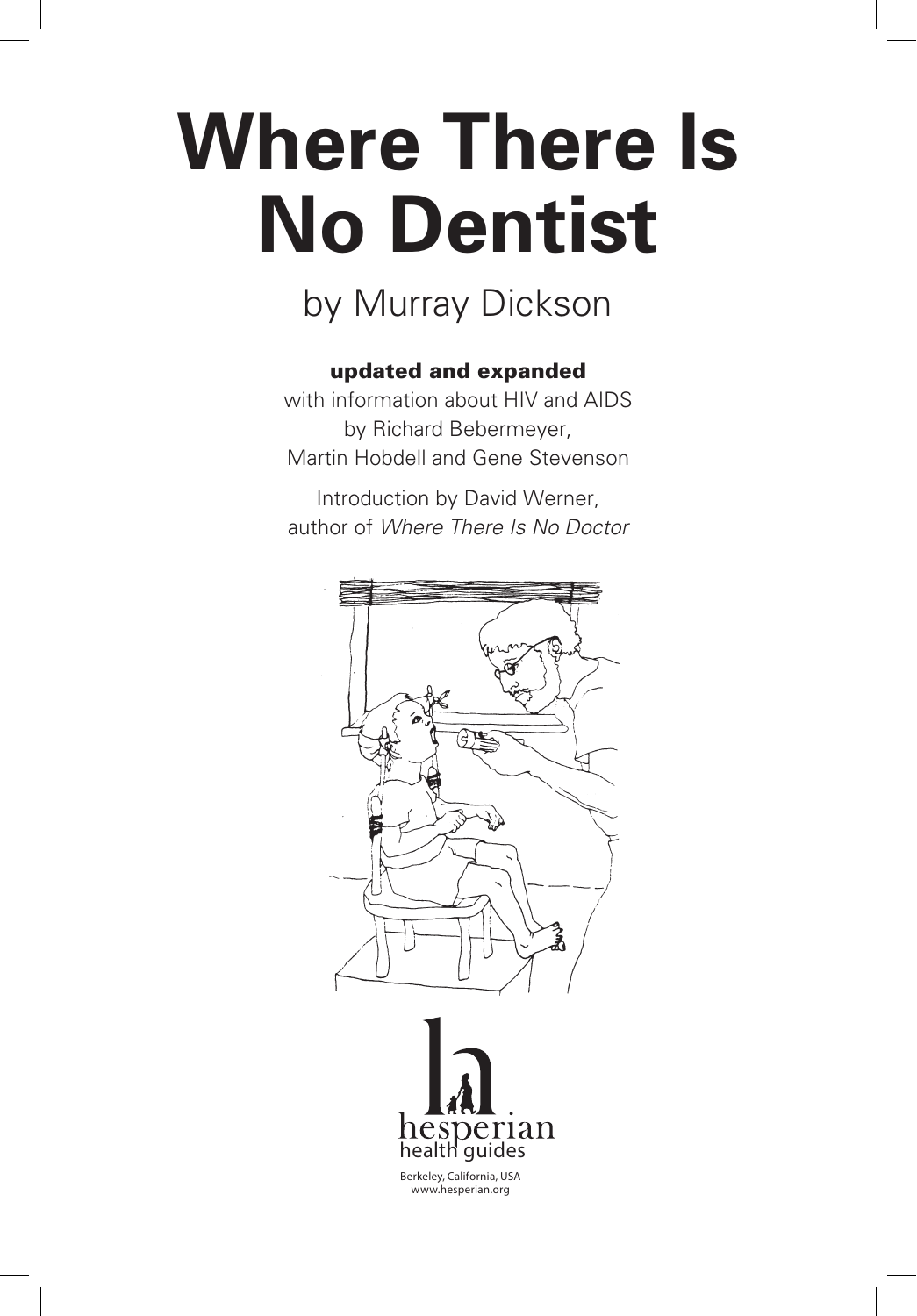Copyright © 1983, 2006, 2012, 2020 by Hesperian Health Guides

First edition, November 1983

ISBN: 978-0-942364-05-7

Hesperian encourages you to copy, reproduce, or adapt any or all parts of this book, including the illustrations, provided that you do this for non-commercial purposes, credit Hesperian, and follow the other requirements of Hesperian's Open Copyright License (see www.hesperian.org/about/open-copyright).

For certain kinds of adaptation and distribution, we ask that you first obtain permission from Hesperian. Contact permissions@hesperian.org to use any part of this book for commercial purposes; in quantities more than 100 print copies; in any digital format; or with an organizational budget more than US\$1 million.

We also ask that you contact Hesperian for permission before beginning any translation, to avoid duplication of efforts, and for suggestions about adapting the information in this book. Please send Hesperian a copy of any materials in which text or illustrations from this book have been used.

THIS EDITION CAN BE IMPROVED WITH YOUR HELP. If you are a health worker, community organizer, student, teacher, parent, or anyone with ideas or suggestions for ways this book could be changed to better meet the needs of your community, please write to Hesperian. Thank you for your help.

Manufactured in the USA by Allura Printing.



Hesperian Health Guides 1919 Addison St., #304 Berkeley, California 94704 USA hesperian@hesperian.org www.hesperian.org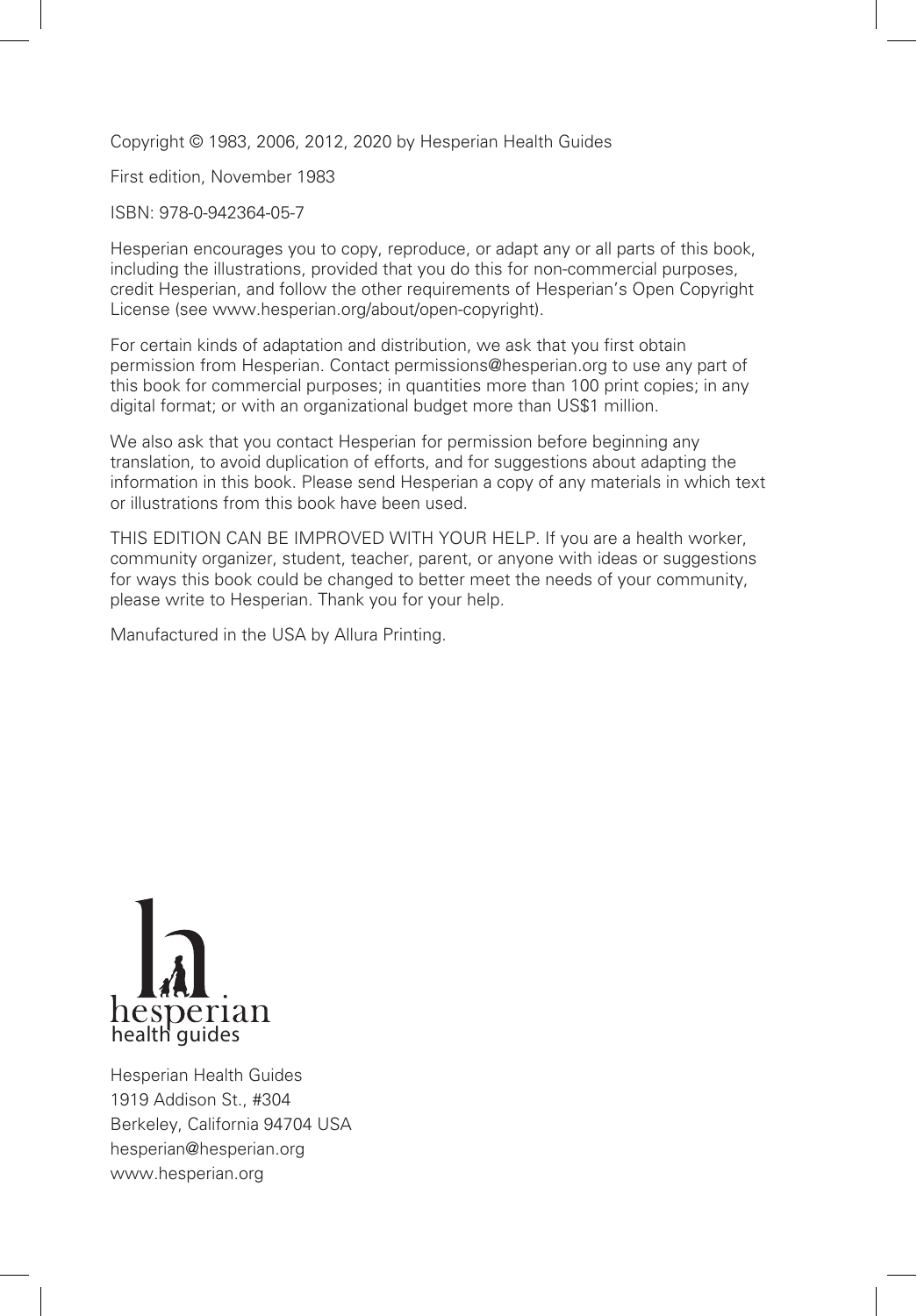### **THANKS**

Where There Is No Dentist, updated edition, 2020

### **Thanks from Hesperian**

We continue to be inspired by Murray Dickson and his tireless efforts to encourage health and dental promoters and community members to respond self-reliantly to their health needs. A few years ago, Murray introduced us to Richard Bebermeyer, Martin Hobdell, and Gene Stevenson, whom we thank for volunteering their time to write and develop the manuscript for Chapter 12 in this book, "HIV and Care of the Teeth and Gums." That material was originally published in 2002 and distributed as a supplement to the previous edition of Where There Is No Dentist. We also thank Jane Maxwell, who edited the supplement with assistance from Darlena David, Julie Gerk, and Todd Jailer.

Hesperian is lucky to be able to draw upon a large pool of people committed to grassroots health, and we owe a debt of gratitude for their insightful comments and suggestions to: Rodrigo de Amorim, Jean Arthur, Alma Carolina Blanco Reyes, Claire Borkert, Roman Carlos, Stephen Cox, Alan Dare, Callum Duward, Belinda Forbes, Jo Frencken, Monica Gandhi, Gene Gowdey, Gerardo Gutiérrez, Martin Hobdell, Christopher Holmgren, Marie Klaipo, Patcharin Lekswat, Brian Linde, Theresa Noe, Francina Lozada Nur, Stephen Moses, Foluso Owotade, Francis Serio, Michael Terry, Garth von Hagen, and P. Wanzala.

Illustrations added in the 2012 edition of the book are by: Silvia Barandier, Sara Boore, Heidi Broner, José de Jesús Chan, Gil Corral, Regina Doyle, Anna Kallis, Susan Klein, Gabriela Nuñez, Kathleen Tandy, Sarah Wallis, Lihua Wang, and Mary Ann Zapalac.

Editing and updating of the 2006 edition was coordinated by Kathleen Vickery with assistance from Todd Jailer and Susan McCallister, production by Iñaki Fernández de Retana and Leana Rosetti, and additional writing by Fiona Thomson. For the 2012 edition, coordination by Dorothy Tegeler, with support from Jacob Goolkasian, Zena Herman, Todd Jailer, Melody Segura, and Kathleen Tandy. For the 2015 edition, coordination by Kathleen Vickery, with support from Todd Jailer, Rosemary Jason, and Kathleen Tandy.

### **Thanks from Murray Dickson, 1983**

Where There Is No Dentist is here to fill a need. To many people, it has seemed that the existing books about dental care were either too incomplete or too complicated. If this book fills that need, it is only because a number of people worked hard to make it happen. To them I owe my sincere thanks.

Much has happened since that day in Papua New Guinea when David Werner's letter arrived. His challenge was simple: "Since no one else has written a dental manual like this, why don't you?" With David's encouragement and constant support, I was able to take teaching notes and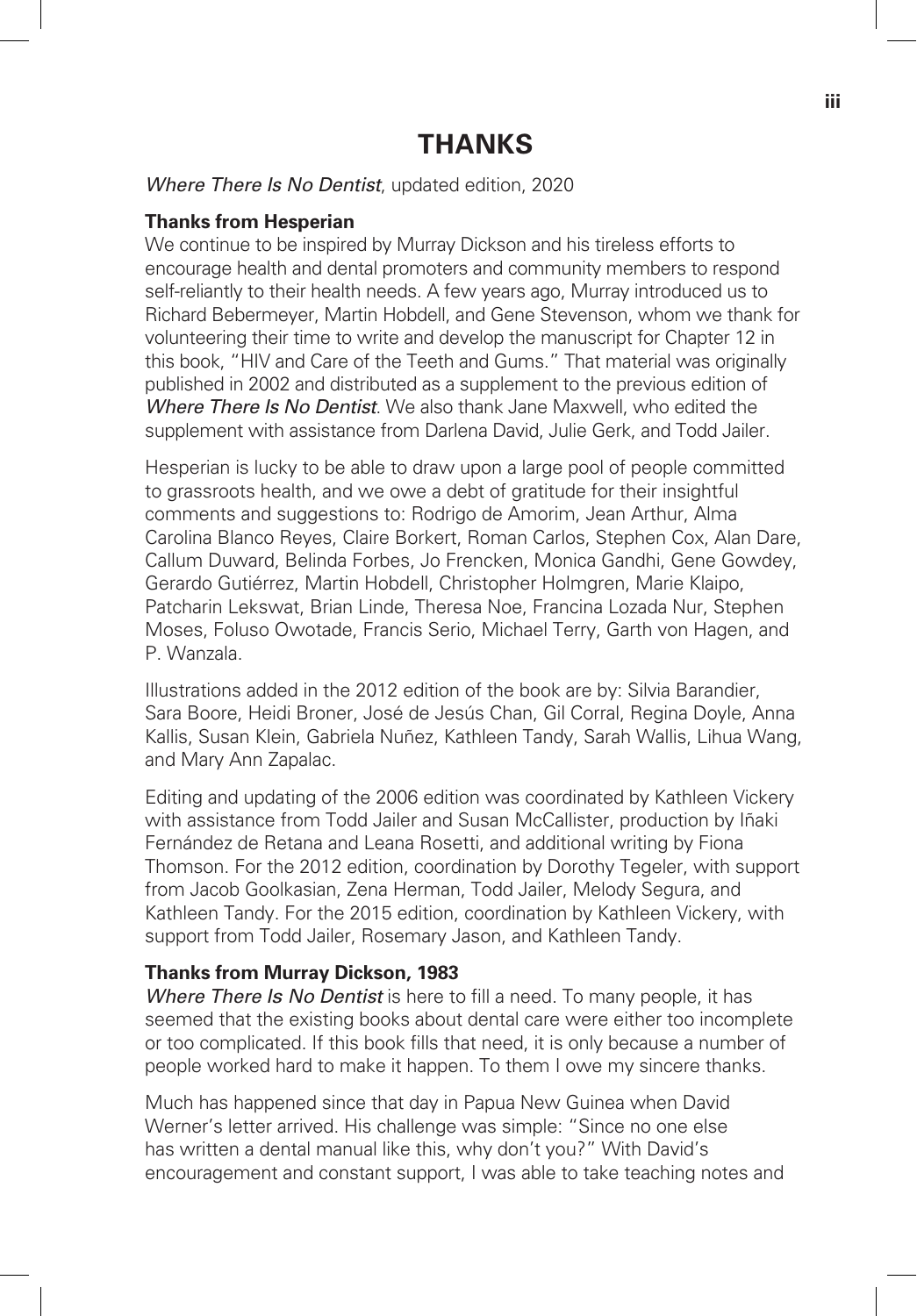produce a suitable draft that was the basis for this book. To you, David, for your patience in helping me learn, my heartfelt thanks. Thanks also to Trude Bock and Bill Bower for the home, food, direction, and support, during a short visit to Hesperian in which the book took a definite turn for the better.

Michael Blake deserves special mention. As editor of Where There Is No Dentist, it was he who took the manuscript and nursed it along to completion. Michael's commitment to finishing the book was vital, and I sincerely appreciate it.

My thanks go to Maggie Leung for typing the final draft, and to those dedicated persons who helped get the book into final form: Annaloy Nickum (page design); Hal Lockwood (typesetting and paste-up); Paul Chandler, Serena Clayton, and Elaine Rossi (proofreading); Pat Bernier (typing); and Howard Uno (photostats).

For their outstanding drawings, I am exceedingly grateful to: June Mehra, Janet Elliott de Jacques, Michael Marzolla, Joan Thompson, Mindy Mead, Arlene Ustin-Cartagena, and Lynn Gordon. My own drawings in the manual appear amateurish in comparison.

I want to thank the many persons who reviewed the manuscript and offered valuable suggestions: Ken Cripwell, Bill Bower, Jeff Vore, Aaron Yaschine, Rosalie Warpeha, Norma Francisco, Mike Muller, Marcia Anderson, Phil Haskett, Bert Bali, Tom Coles, Sunil Mehra, and John Rogers. In particular, thanks to Chris Lennox who, faced with stressful times in Papua New Guinea, found time to read through two drafts; and to David Morley for his ideas for improving the book and his assistance with its eventual publication.

For their financial help, I am grateful to the Ella Lyman Cabot Trust, Muttart Foundation, the Canadian Organization for Development through Education, and the James C. Penney Foundation.

I thank the C.V. Mosby Company and Dr. Kenneth Snawder for permission to adapt several drawings from the Handbook of Clinical Pedodontics, and the Medical Missionary Association (244 Camden Road, London NW1 9HE, U.K.) for permission to use parts of David Halestrap's book **Simple Dental Care.** 

This book is based upon several years of practical experience, made possible by the Canadian Organization CUSO. For this opportunity, and for CUSO's active interest and involvement in this book, I most gratefully say thanks.

Finally, I want to acknowledge my family's contribution. For weeks on end, my wife, Gerri, faithfully read and discussed with me each part of the book as it changed and was rewritten. She did this cheerfully, at a time when she was fully occupied in a graduate study program. For much longer than I had anticipated, Gerri and our two boys, Michael and Brennan, had to tolerate my preoccupations.

My parents endured my wanderings and search for answers to human problems with love and a growing sense of understanding. It is my only disappointment that they did not live to see this book in its final form.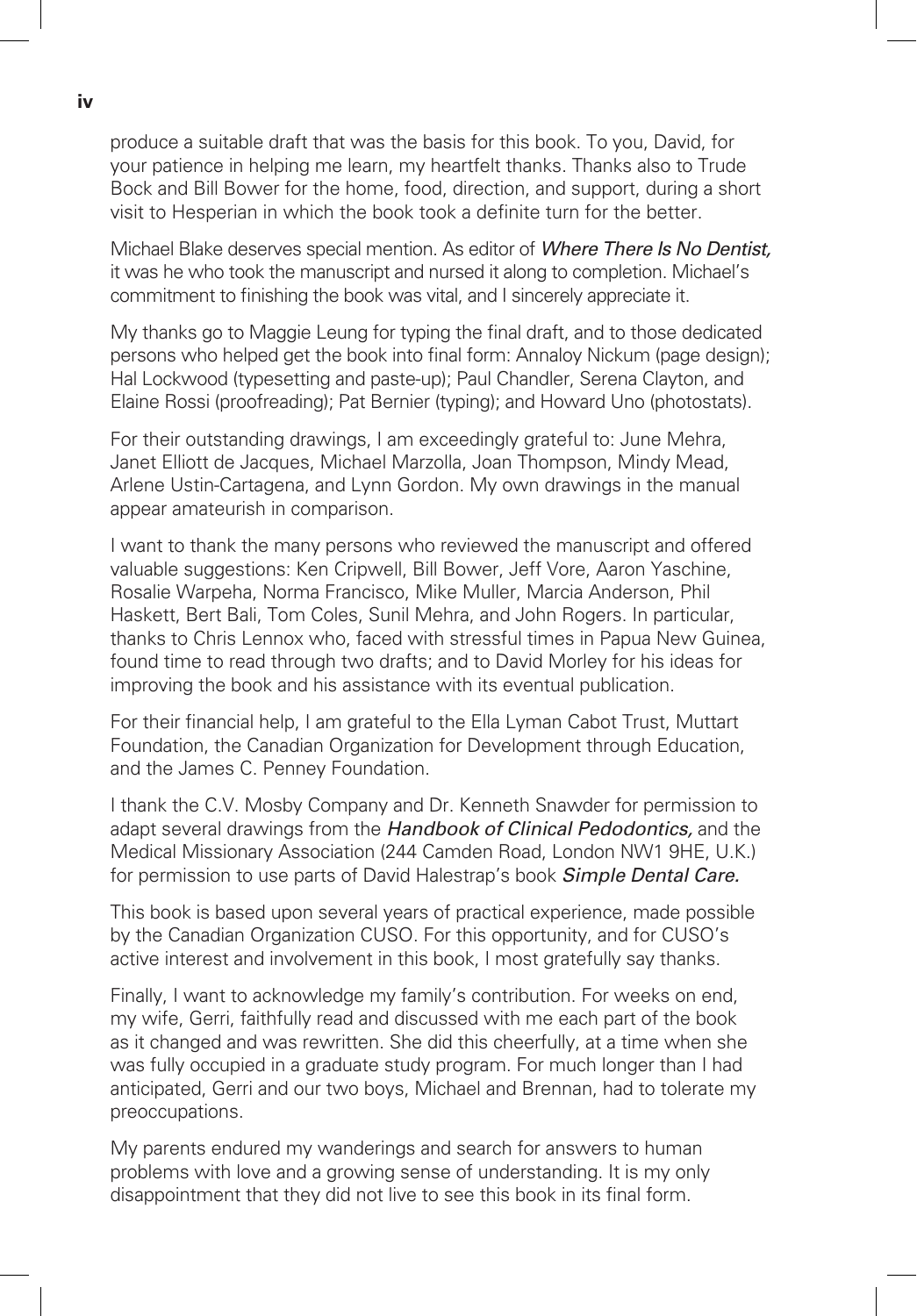# **CONTENTS**

| Preface to the 2015 edition by Murray Dickson<br>Introduction by David Werner             |                                                                                                                                                                                        |
|-------------------------------------------------------------------------------------------|----------------------------------------------------------------------------------------------------------------------------------------------------------------------------------------|
|                                                                                           | Part One: Learning and Teaching about Teeth and Gums                                                                                                                                   |
|                                                                                           | Clean your teeth every day 4 More serious gum disease 8                                                                                                                                |
| Chapter 2: Teaching Family and Friends in Your Community  9                               |                                                                                                                                                                                        |
|                                                                                           |                                                                                                                                                                                        |
|                                                                                           | Chapter 4: School Activities for Learning about Teeth and Gums  35                                                                                                                     |
| How often do teeth grow in? $\ldots \ldots \ldots \ldots$ 43<br>What makes teeth hurt? 46 | Why do we need teeth and gums?37 How do germs make holes in the teeth?50<br>Why do some teeth look different?  39 What makes the gums feel sore? 52<br>How can we prevent cavities and |
|                                                                                           |                                                                                                                                                                                        |
| Part Two: Treating Dental Problems                                                        |                                                                                                                                                                                        |
|                                                                                           |                                                                                                                                                                                        |
|                                                                                           |                                                                                                                                                                                        |
|                                                                                           |                                                                                                                                                                                        |
|                                                                                           |                                                                                                                                                                                        |

| The first rule of treatment: stay clean! $\ldots \ldots$ 86          |                                         |
|----------------------------------------------------------------------|-----------------------------------------|
| Problems you will see most often 92                                  | Swollen gums and epilepsy 115           |
|                                                                      | Blood in the mouth 116                  |
|                                                                      | After you take out a tooth 116          |
| Infected sinus $\ldots \ldots \ldots \ldots \ldots \ldots \ldots 95$ | Swelling of the face 116                |
|                                                                      | Pain from the socket 117                |
|                                                                      | Bleeding from the socket 118            |
|                                                                      |                                         |
|                                                                      | Infection in the spit (saliva) gland119 |
|                                                                      |                                         |
|                                                                      | Noma121                                 |
|                                                                      |                                         |
| Some special problems 108                                            |                                         |
|                                                                      | "Meth Mouth"126                         |
|                                                                      |                                         |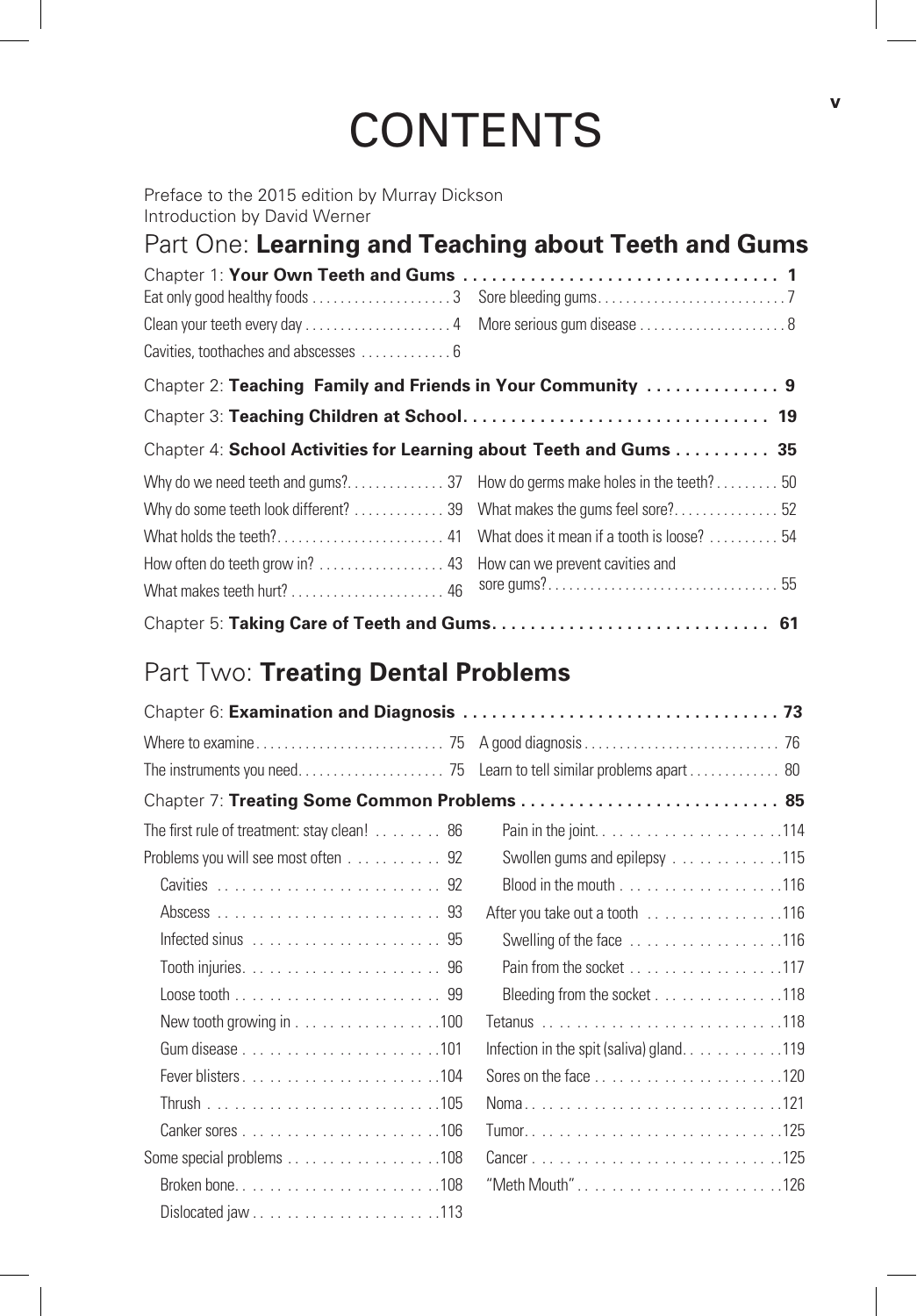| Where you work is important 162                                                                                                                                                                                                   |                                                              |
|-----------------------------------------------------------------------------------------------------------------------------------------------------------------------------------------------------------------------------------|--------------------------------------------------------------|
|                                                                                                                                                                                                                                   | Clean your instruments after you finish 173                  |
|                                                                                                                                                                                                                                   |                                                              |
| Chapter 12: HIV and Care of the Teeth and Gums  175                                                                                                                                                                               |                                                              |
|                                                                                                                                                                                                                                   | White or yellow patches in the mouth 186                     |
|                                                                                                                                                                                                                                   | Sores of the skin of the mouth 188                           |
|                                                                                                                                                                                                                                   | Infection of the gums $\dots\dots\dots\dots\dots\dots$ . 189 |
| How HIV affects the mouth 179                                                                                                                                                                                                     | Cold sores or fever blisters 192                             |
| $\mathbf{r}$ , and a set of the set of the set of the set of the set of the set of the set of the set of the set of the set of the set of the set of the set of the set of the set of the set of the set of the set of the set of |                                                              |

| How to examine the mouth for                                   | Red or pu |
|----------------------------------------------------------------|-----------|
| signs of HIV or AIDS $\dots\dots\dots\dots\dots\dots\dots$ 180 | Dry or pa |
| Dental care for a person with HIV $\ldots \ldots \ldots$ 183   | Helping p |
| Common problems caused by HIV                                  | your com  |
| and how to treat them $\ldots \ldots \ldots \ldots \ldots 184$ | Working   |

| 77 | White or yellow patches in the mouth $\ldots \ldots$ 186 |
|----|----------------------------------------------------------|
| 78 | Sores of the skin of the mouth 188                       |
| 79 | Infection of the gums  189                               |
| 79 |                                                          |
|    | Red or purple patches in the mouth 194                   |
| 80 | Dry or painful mouth and throat 195                      |
| 83 | Helping people with HIV in                               |
| 84 | Working for change in your community $\ldots$ . 197      |
|    |                                                          |

### **Appendices**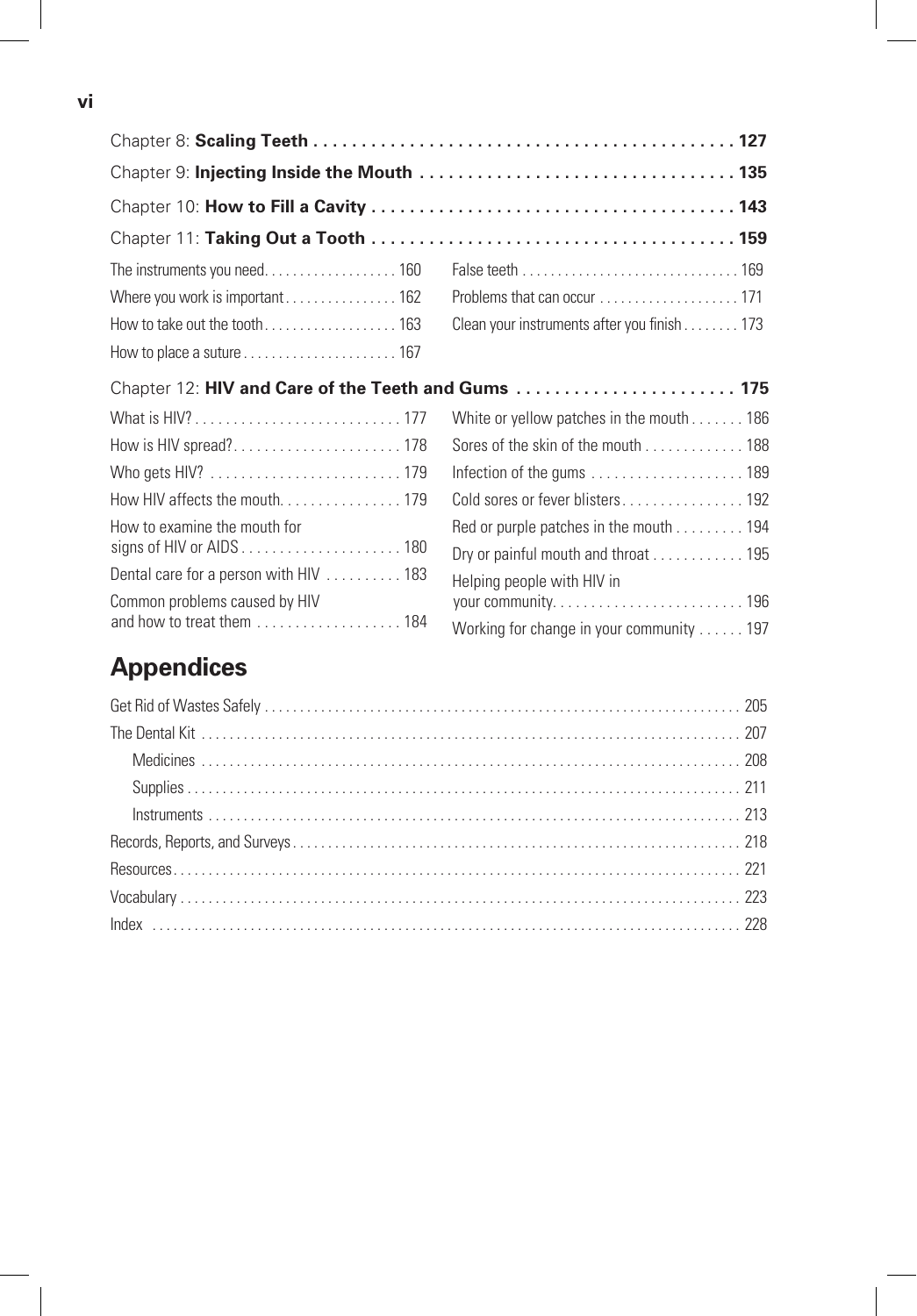## PREFACE TO THE 2015 EDITION

by Murray Dickson

The world has witnessed breathtaking changes since I wrote the first edition of *Where There Is No Dentist* in 1983. I sometimes feel that if a person had gone to sleep then and woke up 32 years later, they would have a difficult time understanding many of the things we take for granted today. Unfortunately, however, they would also find much remains the same, especially the unequal relations among people. Since you can look into a person's mouth and understand a lot about their income, nutrition, and general health and well-being, the inequality among people is not only a moral or ethical problem, but a dental problem as well.

As noted in the book's introduction, dental care remains beyond the financial reach of too many people in all parts of the world -- developed, underdeveloped and overdeveloped. While many more poorer countries have picked up on the World Health Association's primary health care strategy and initiated training and support of front line dental therapists, it is not sufficient to reach the majority of those in need. Governments that are finally getting around to improving health insurance or extending health care to geographically or economically marginalized communities still treat dental care as an afterthought, as the last benefit to arrive.

Another change that has occurred, and not for the better, is the spread of diabetes into communities where it had never been a problem or maybe only a minor one. While classified as a Non-Communicable Disease (NCD) because it is not spread by germs, it is however spread by changes in diet and behaviors around the world. While sugary drinks such as Coca Cola were a problem for oral health before, now their spread threatens not just teeth but the heart, liver, indeed the entire body. The same is true of processed foods of many varieties: healthy diets have been replaced by factory foods and junk foods which contain too much sugar and not enough nutrition.

In Istanbul in 2013, the International Dental Federation noted that "36 million people die every year from NCDs, and 86% of the premature deaths occur in developing countries." They issued a call for dentists to not only advocate for and promote oral health, but to commit themselves to take more responsibility in contributing to the improvement of the general health, quality of life, and well-being of their patients and the public at large. That kind of broad understanding of health and commitment to working for social justice is exactly what I hope people find in Where There Is No Dentist.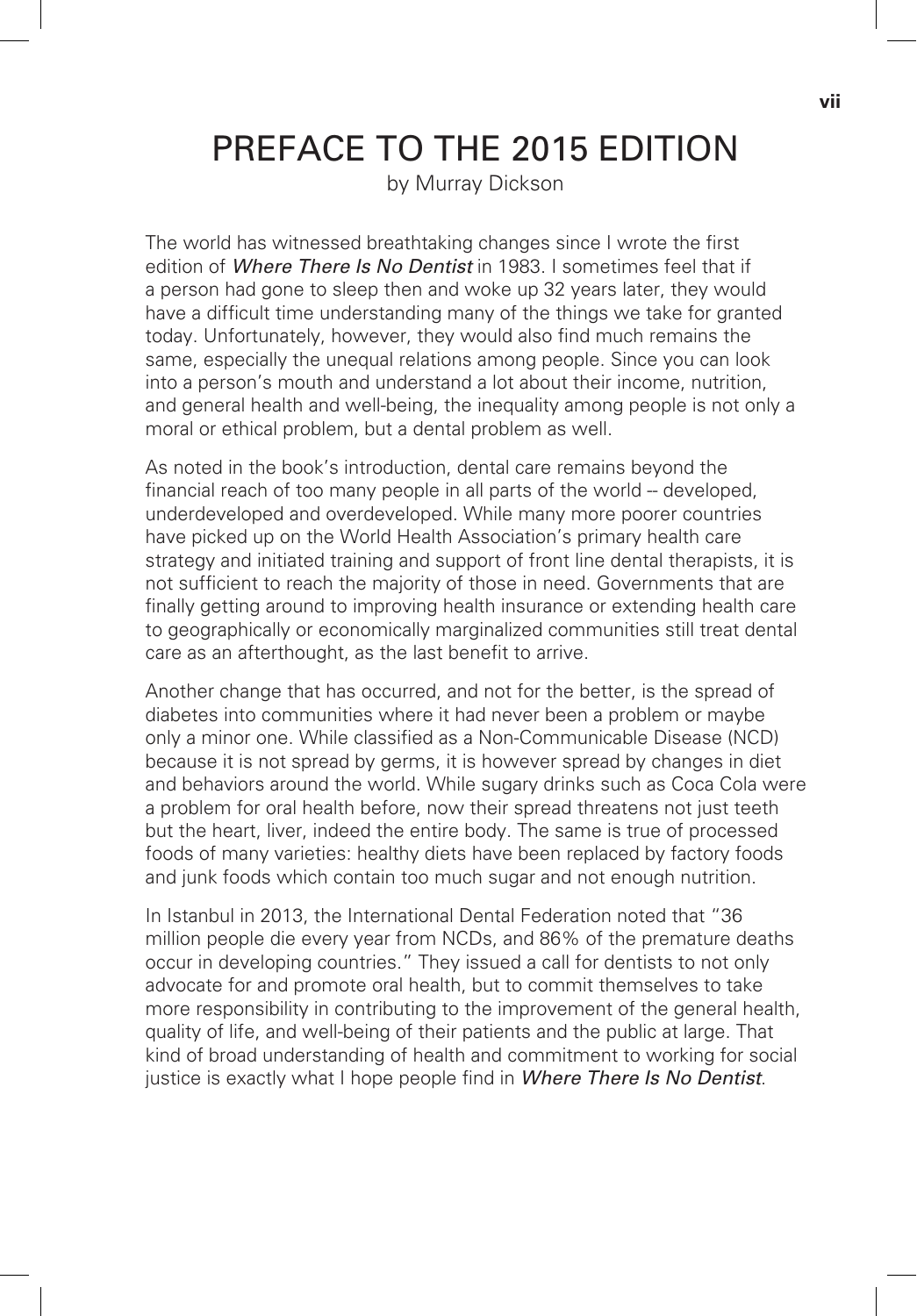#### **viii**

I am very happy that Hesperian is printing a new edition of Where There is no Dentist. But even more satisfying is knowing that the book continues to be used to train, empower, and motivate collaboration with new generations of dental health promoters and therapists. As a dentist, I always felt good about relieving a person's pain and/or infection, but the number of people who needed help was always more than I could ever hope to treat. Only through extending primary care, and making oral health a part of that care, can we ever hope to really make progress. And today that means promoting people's rights to a healthy diet, a dignified life, and access to health care.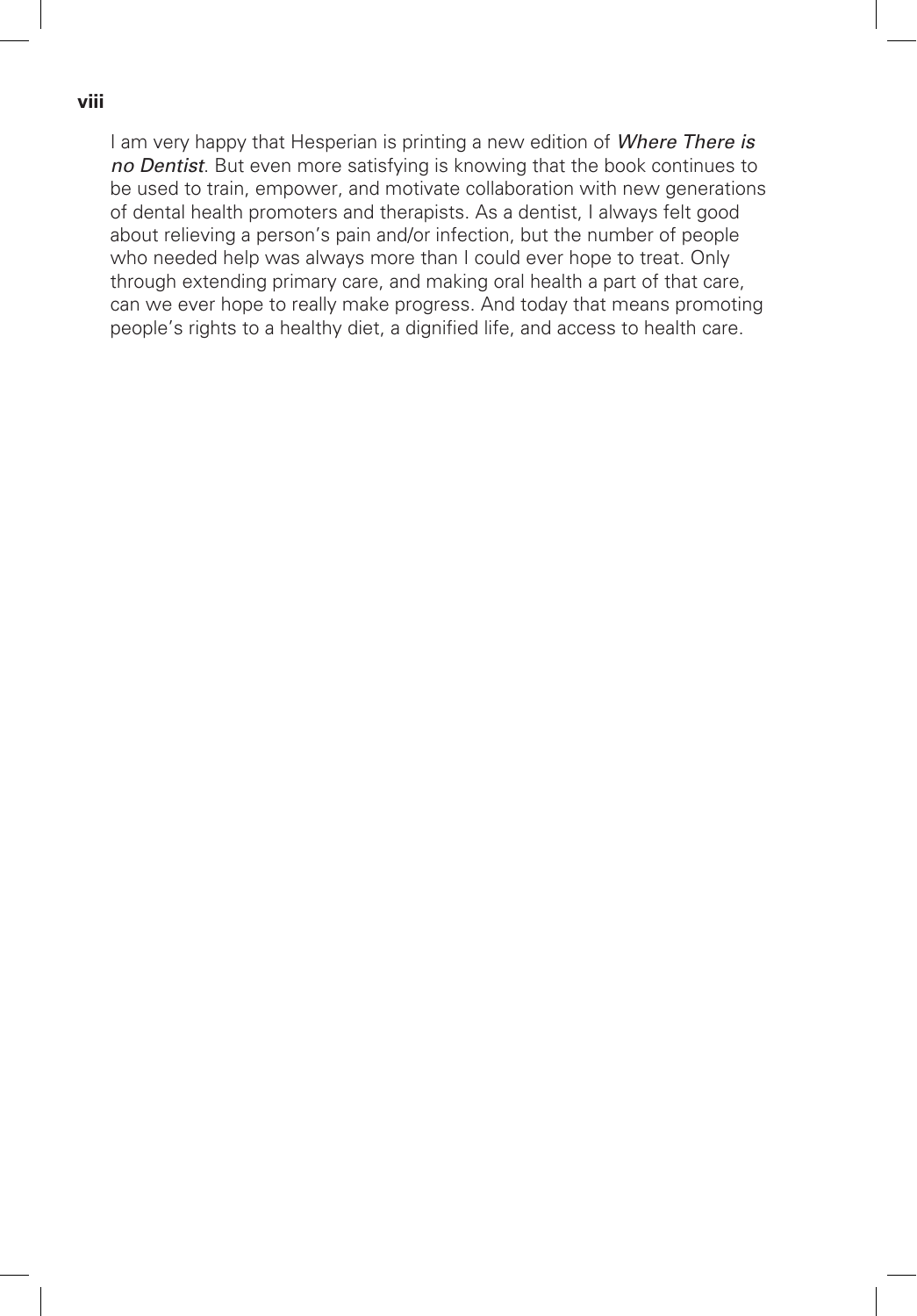### INTRODUCTION by David Werner

A healthy tooth is a living part of the body. It is connected by 'life-lines' of blood and nerve to a person's heart and brain. To separate the tooth from the body, or even to interrupt those 'life-lines', means death to the tooth. It also means pain and injury to the body, to the person.

Let us look at it another way. The health of the teeth and gums is related to the health of the whole person, just as the well-being of a person relates to the health of the entire community.

Because of this, the usual separation between dentistry and general health care is neither reasonable nor healthy. Basic care of the teeth and gums both preventive and curative—should be part of the 'know-how' of all primary health care workers. Ideally, perhaps, Where There Is No Dentist should be a part of Where There Is No Doctor. Think of it as a companion volume, both to Where There Is No Doctor and Helping Health Workers Learn.

Murray Dickson has taken care to write this book in a way that will help the readers see dental care as part of community health and development. The approach is what we call 'people centered.'

Where There Is No Dentist is a book about what people can do for themselves and each other to care for their gums and teeth. It is written for:

- **village and neighborhood health workers** who want to learn more about dental care as part of a complete community-based approach to health;
- **school teachers, mothers, fathers,** and anyone concerned with encouraging dental health in their children and their community; and
- **those dentists and dental technicians** who are looking for ways to share their skills, to help people become more self-reliant at lower cost.

Just as with the rest of health care, there is a strong need to 'deprofessionalize' dentistry—to provide ordinary people and community workers with more skills to prevent and cure problems in the mouth. After all, **early care** is what makes the dentist's work unnecessary—and this is the care that each person gives to his or her own teeth, or what a mother does to protect her children's teeth.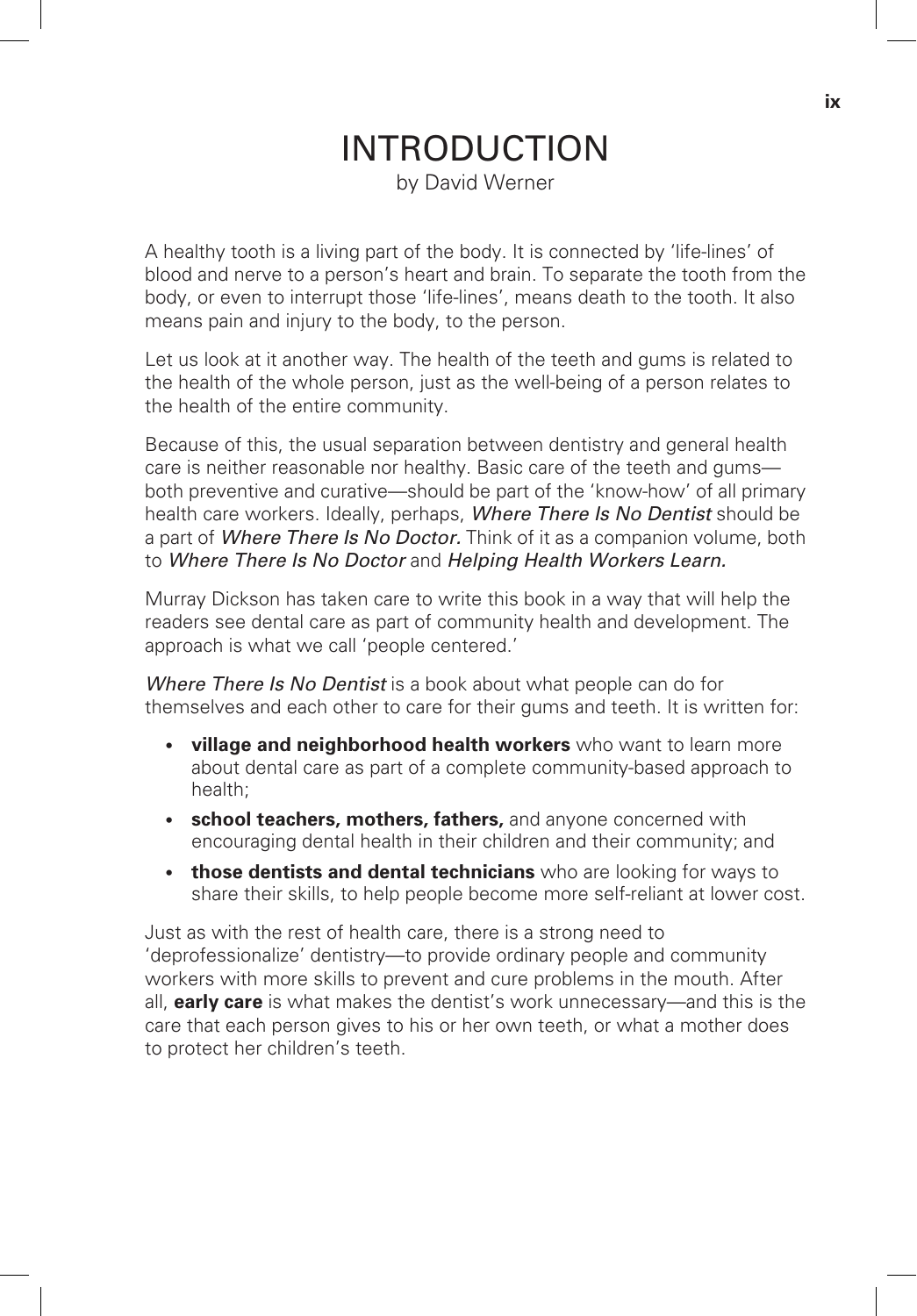While dental disease is decreasing in richer countries, it is on the increase in most poor countries. One reason for this is that people are eating fewer traditional (unrefined) foods and more pre-packaged commercial foods, often sweetened with refined sugar.

Even as the need for dental care is growing, there are still far too few dentists in poor countries. Most of those few work only in the cities, where they serve mostly those who can afford their expensive services.

People in many countries cannot afford to pay for costly professional dental care. Even in rich countries, persons who do not have dental insurance often do not get the attention they need—or go into debt to get it.

Two things can greatly reduce the cost of adequate dental care: popular education about dental health, and the training of primary health workers as dental health promoters. In addition, numbers of **community dental technicians** can be trained—in 2 to 3 months plus a period of apprenticeship—to care for up to 90% of the people who have problems of pain and infection.

Dentists' training usually includes complicated oral surgery, root canal work, orthodontics (straightening teeth), and other complex skills. Yet most dentists rarely do more than pull, drill, and fill teeth—skills that require a fraction of the training they have received. The simpler, more common dental problems should be the work of community dental technicians who are on the front lines (the villages), with secondary help from dentists for more difficult problems.

Would this reduce quality of service? Not necessarily. Studies have shown that dental technicians often can treat problems as well as or better than professional dentists. In Boston (U.S.A.), for example, a study showed many of the basic treatments commonly given by dentists to be done just as well, and often better, by dental technicians with much shorter training.

Fortunately, in some countries skilled dental technicians have managed to become the major providers of the most needed dental services. In India, there are still 'street-corner' dental technicians with footpedal drills, who drill and fill teeth at remarkably low cost.

In Honduras, dental technicians (who learn largely from each other, starting as helpers) have formed their own union. Their political strength was tested when, in the town of Trujillo, a dentist tried to put a technician out of business. The local technician had removed an infected root left mistakenly by the dentist. The technician had commented on the dentist's carelessness, and the dentist heard about it. The dentist sent a policeman who shut down the technician's office and took away his tools. However, the dental technicians' union took this to court. They argued their rights to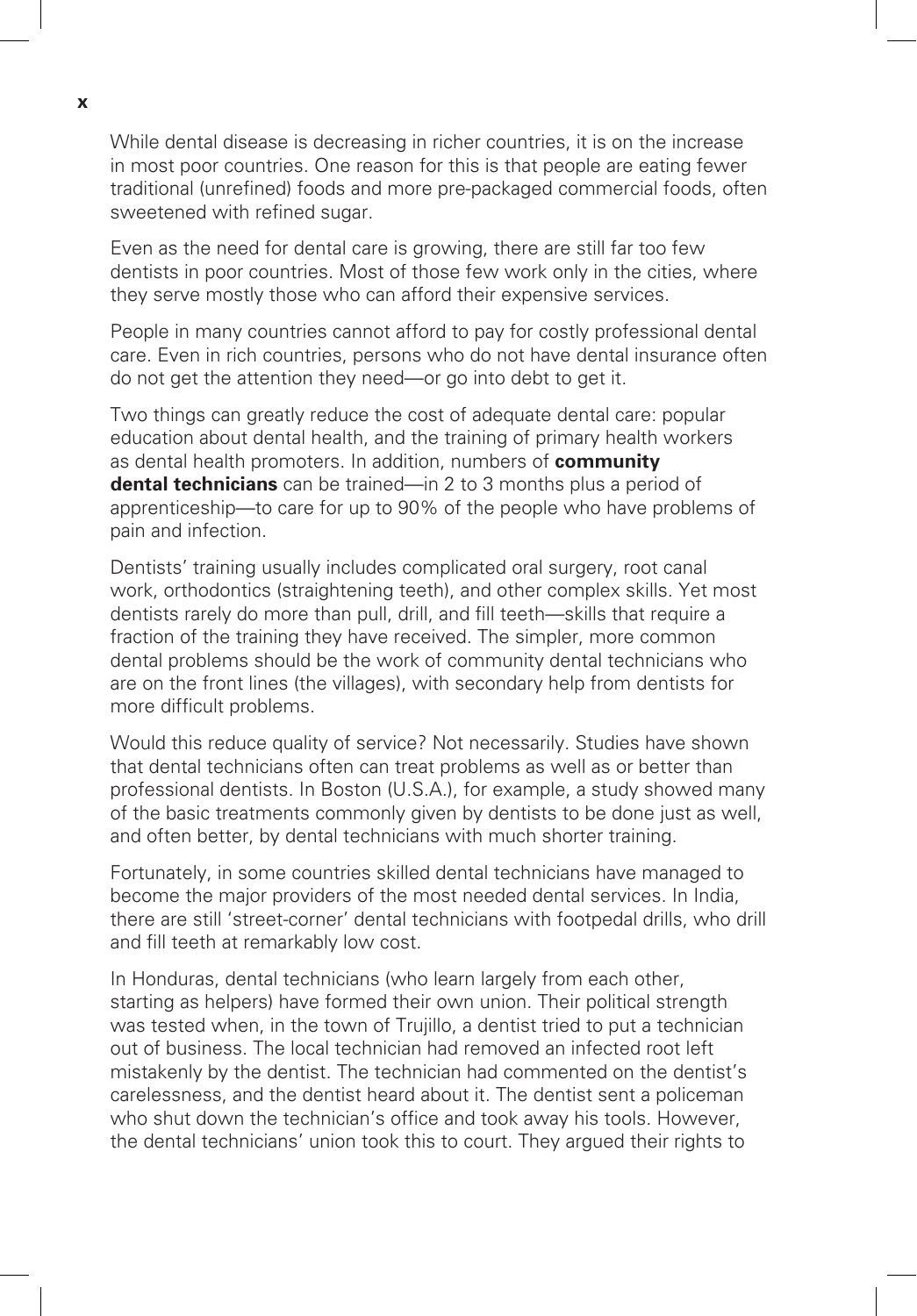practice dentistry, because they are the only persons working in marginal communities where dentists' prices are too high for the people. The court decided in favor of the technicians, and ordered the dentist to return the technician's tools and pay him for work lost.

In other countries dentists and community dental workers work in closer harmony. In Guatemala, Ecuador, Papua New Guinea, and Mozambique, dental technicians are now recognized by the Ministries of Health. In Papua New Guinea and Ecuador, professional dentists train and supervise them to provide dental care to school children. In Ecuador, they work mostly as dentist assistants, bringing high quality services to more people while decreasing costs. The 'dental therapists' in Papua New Guinea are trained to extract, drill, and fill teeth, as well as to work on prevention of dental problems in school children.

In Guatemala and Mozambique, dentists from the dental school have trained village health promoters as dental workers who work with people of all ages. Their training includes community dental health education, cleaning of teeth, extractions, and drilling and filling. These health workers are provided with the few basic instruments needed to provide these services.

In Project Piaxtla Mexico (with which I and the Hesperian Foundation have worked for many years), visiting dentists have also helped train village 'dentics'. They, in turn, now teach basic dental skills to the part-time village health workers. These village dentics, some of whom have had only 3 to 6 years of primary school, now practice—and teach—a wider range of dental skills than the average dentist. Their activities include dental health campaigns with school children, community puppet shows about low-cost dental self-care, cleaning of teeth, extractions, drilling and filling, and the making of dentures (false teeth). Several of the dental workers can now do root canal work—a special treatment to remove the central nerve in order to save an infected tooth. One of the village dentics, remembering what he had seen a dentist do, taught himself how to do root canals when his girlfriend had an infected front tooth that he did not want to pull. (He had also learned to check the tooth from time to time afterward to make sure this treatment had been successful.)

We still have much to learn about dental health. Dentists need to learn from the knowledge of the local people, as well as the people from the dentists.

We have learned that villagers with little formal education often can learn skills with their hands—such as tooth extractions, puppetry, or surgery much faster than university students (who have never learned to use their hands for much more than pushing pencils). We also have observed that the best way to learn dentistry is not through school but through practice, helping someone with more experience who is willing to teach.